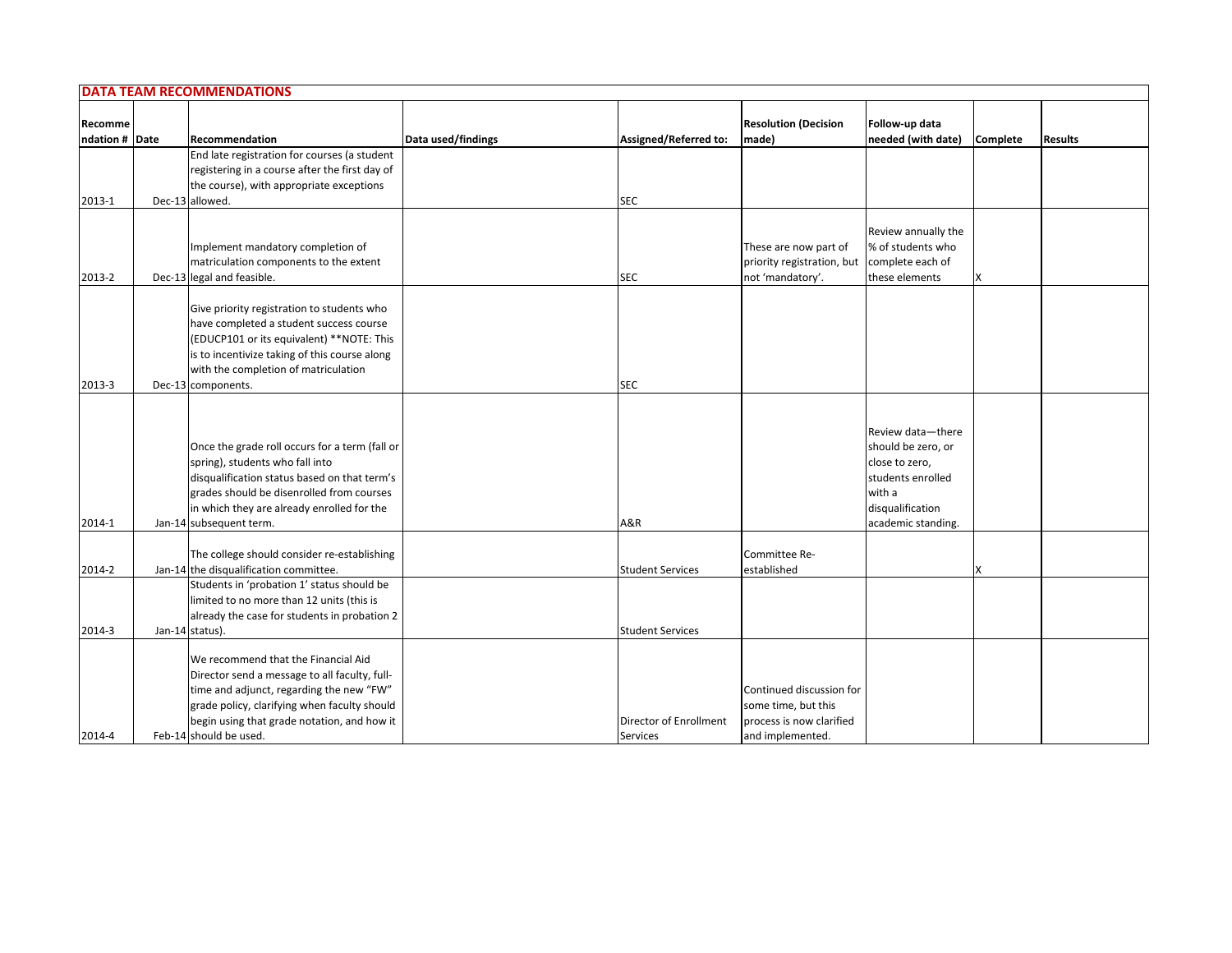| Recomme<br>ndation # Date | Recommendation                                                               | Data used/findings | Assigned/Referred to: | <b>Resolution (Decision</b><br>made) | Follow-up data<br>needed (with date) | Complete | <b>Results</b> |
|---------------------------|------------------------------------------------------------------------------|--------------------|-----------------------|--------------------------------------|--------------------------------------|----------|----------------|
|                           |                                                                              |                    |                       |                                      |                                      |          |                |
|                           |                                                                              |                    |                       |                                      |                                      |          |                |
|                           | We recommend the Staff Development                                           |                    |                       |                                      |                                      |          |                |
|                           | committee examine the possibility of                                         |                    |                       |                                      |                                      |          |                |
|                           | having, at flex days, a faculty panel and/or a                               |                    |                       |                                      |                                      |          |                |
|                           | student panel on the topic of improving the                                  |                    |                       |                                      |                                      |          |                |
|                           | interaction between students and faculty,                                    |                    |                       |                                      |                                      |          |                |
|                           | both in and out of the classroom. The                                        |                    |                       |                                      |                                      |          |                |
|                           | panel(s) should be given the CCSSE data to                                   |                    |                       |                                      |                                      |          |                |
|                           | consider. The faculty panel could consider                                   |                    |                       |                                      |                                      |          |                |
|                           | best practices and what works for them to                                    |                    |                       |                                      |                                      |          |                |
|                           | encourage interaction. The student panel                                     |                    |                       |                                      |                                      |          |                |
|                           | could provide insight into the reasons why                                   |                    |                       |                                      |                                      |          |                |
|                           | some do not participate and how to                                           |                    |                       |                                      |                                      |          |                |
| 2015-1                    | Mar-15 encourage them to do so.                                              |                    |                       |                                      |                                      |          |                |
|                           |                                                                              |                    |                       |                                      |                                      |          |                |
|                           | We recommend that the college consider a                                     |                    |                       |                                      |                                      |          |                |
|                           | "meet and greet" event, possibly on the                                      |                    |                       |                                      |                                      |          |                |
|                           | Friday afternoons of flex days, when                                         |                    |                       |                                      |                                      |          |                |
| 2015-2                    | students can stop by and meet their                                          |                    |                       |                                      |                                      |          |                |
|                           | Mar-15 professors before classes start.<br>We recommend the college consider |                    |                       |                                      |                                      |          |                |
|                           | bringing back the faculty advisors program                                   |                    |                       |                                      |                                      |          |                |
| 2015-3                    | Mar-15 in some fashion.                                                      |                    |                       |                                      |                                      |          |                |
|                           | We recommend the college consider                                            |                    |                       |                                      |                                      |          |                |
|                           | implementation of a faculty mentoring                                        |                    |                       |                                      |                                      |          |                |
| 2015-4                    | Mar-15 program.                                                              |                    |                       |                                      |                                      |          |                |
|                           |                                                                              |                    |                       |                                      |                                      |          |                |
|                           | We recommend that Student Services look                                      |                    |                       |                                      |                                      |          |                |
|                           | into ways to encourage parents to come to                                    |                    |                       |                                      |                                      |          |                |
|                           | campus to demystify the college and                                          |                    |                       |                                      |                                      |          |                |
|                           | academic culture and learn about the                                         |                    |                       |                                      |                                      |          |                |
|                           | importance of and how to support their                                       |                    |                       |                                      |                                      |          |                |
|                           | students. Bilingual staff should be available                                |                    |                       |                                      |                                      |          |                |
|                           | at the event for those parents whose first                                   |                    |                       |                                      |                                      |          |                |
| 2015-5                    | Mar-15 language is Spanish.                                                  |                    |                       |                                      |                                      |          |                |
|                           |                                                                              |                    |                       |                                      |                                      |          |                |
|                           |                                                                              |                    |                       |                                      |                                      |          |                |
|                           | We recommend that the college, perhaps                                       |                    |                       |                                      |                                      |          |                |
|                           | with the Language Arts division and/or the                                   |                    |                       |                                      |                                      |          |                |
|                           | <b>Cultural and Historical Awareness Program</b>                             |                    |                       |                                      |                                      |          |                |
|                           | (CHAP) take the lead, look into ways to                                      |                    |                       |                                      |                                      |          |                |
|                           | encourage reading among students,                                            |                    |                       |                                      |                                      |          |                |
|                           | specifically focus on programs and activities                                |                    |                       |                                      |                                      |          |                |
|                           | that will engage students not currently                                      |                    |                       |                                      |                                      |          |                |
|                           | reading as much as others: men, Latinos,                                     |                    |                       |                                      |                                      |          |                |
| 2015-6                    | Mar-15 and first-generation college students.                                |                    |                       |                                      |                                      |          |                |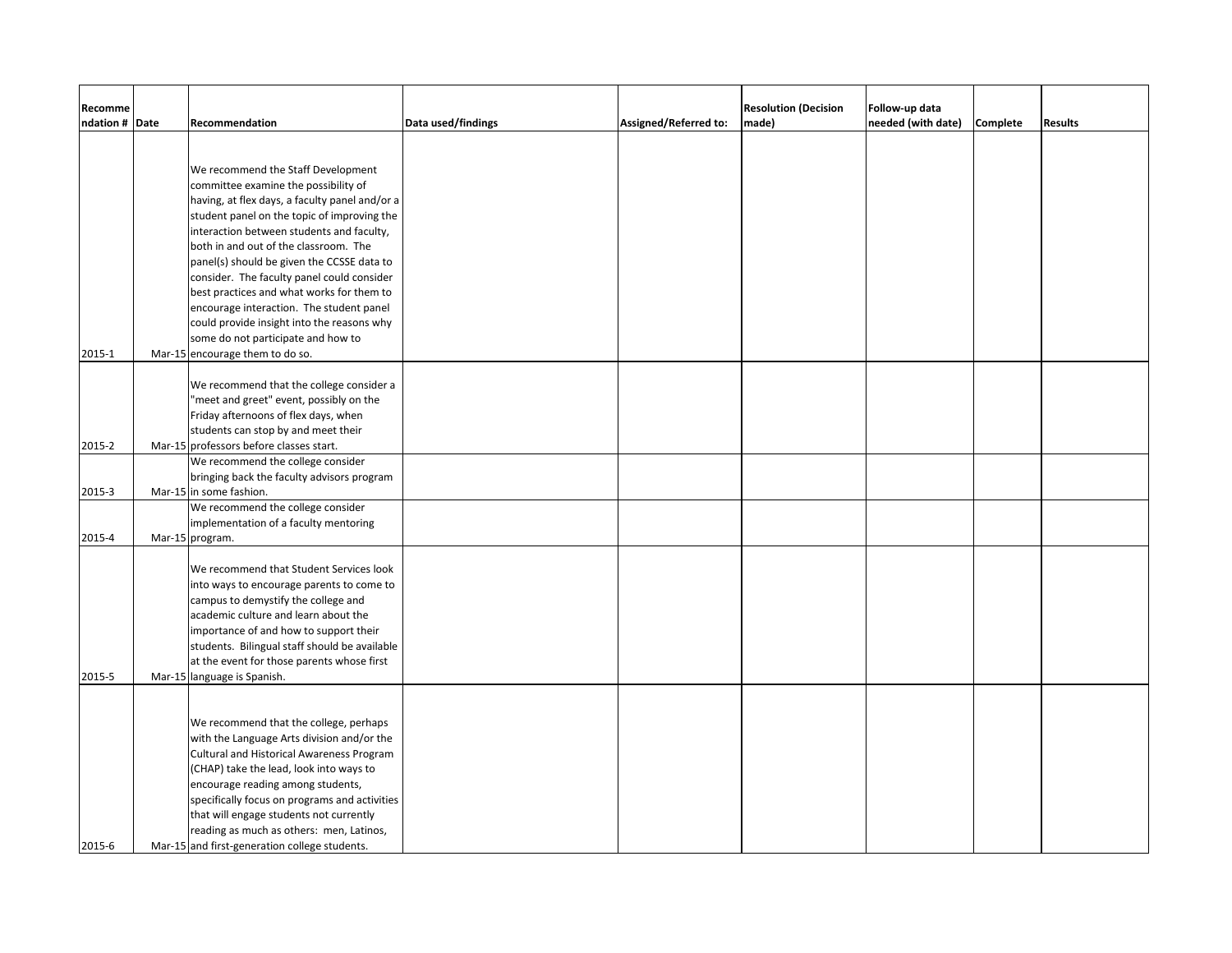| Recomme        |                                                                                          |                    |                         | <b>Resolution (Decision</b>                  | Follow-up data       |          |                |
|----------------|------------------------------------------------------------------------------------------|--------------------|-------------------------|----------------------------------------------|----------------------|----------|----------------|
| ndation # Date | Recommendation                                                                           | Data used/findings | Assigned/Referred to:   | made)                                        | needed (with date)   | Complete | <b>Results</b> |
|                |                                                                                          |                    |                         |                                              |                      |          |                |
|                |                                                                                          |                    |                         |                                              |                      |          |                |
|                |                                                                                          |                    |                         |                                              |                      |          |                |
|                | Counselors and advisors should encourage                                                 |                    |                         |                                              |                      |          |                |
|                | students to take 15-16 units wherever                                                    |                    |                         |                                              |                      |          |                |
|                | possible, except in cases where the                                                      |                    |                         |                                              |                      |          |                |
|                | student's specific situation (such as a work                                             |                    |                         |                                              |                      |          |                |
|                | schedule or other responsibilities) warrants<br>a lower number. We should emphasize that |                    |                         |                                              |                      |          |                |
|                | for students to graduate within 2 years, 15-                                             |                    |                         |                                              |                      |          |                |
|                | 16 units is what is needed, not 12. When a                                               |                    |                         |                                              |                      |          |                |
|                | student's circumstances suggest that 12                                                  |                    |                         |                                              |                      |          |                |
|                | units is advisable for their success, it should                                          |                    |                         |                                              | Review data on the % |          |                |
|                | be made clear to the student that the                                                    |                    |                         | Counselors have been                         | of students who take |          |                |
|                | impact this will have on their completion                                                |                    |                         | encouraged to make this 15+ units, beginning |                      |          |                |
| 2016-1         | Feb-16 time (e.g., 3-4 years instead of 2-3).                                            |                    | <b>Student Services</b> | change                                       | in fall 2016         |          |                |
|                |                                                                                          |                    |                         |                                              |                      |          |                |
|                | We should provide on the college web site a                                              |                    |                         |                                              |                      |          |                |
|                | copy of a blank student education plan and                                               |                    |                         |                                              |                      |          |                |
|                | a sample completed one. The sample                                                       |                    |                         |                                              |                      |          |                |
|                | completed one should show students taking                                                |                    |                         |                                              |                      |          |                |
| 2016-2         | Feb-16 15-16 units.                                                                      |                    |                         |                                              |                      |          |                |
|                | We should encourage students to take                                                     |                    |                         |                                              |                      |          |                |
|                | English and math in their first term                                                     |                    |                         |                                              |                      |          |                |
| 2016-3         | Feb-16 whenever possible.                                                                |                    |                         |                                              |                      |          |                |
|                |                                                                                          |                    |                         |                                              |                      |          |                |
|                | We should contact by telephone all                                                       |                    |                         |                                              |                      |          |                |
|                | students who have not completed one or                                                   |                    |                         |                                              |                      |          |                |
|                | more of the matriculation components,                                                    |                    |                         |                                              |                      |          |                |
|                | especially the Student Education Plan, to                                                |                    |                         |                                              |                      |          |                |
|                | schedule appointments for them to come in                                                |                    |                         |                                              |                      |          |                |
| 2016-4         | Feb-16 and complete the process.                                                         |                    |                         |                                              |                      |          |                |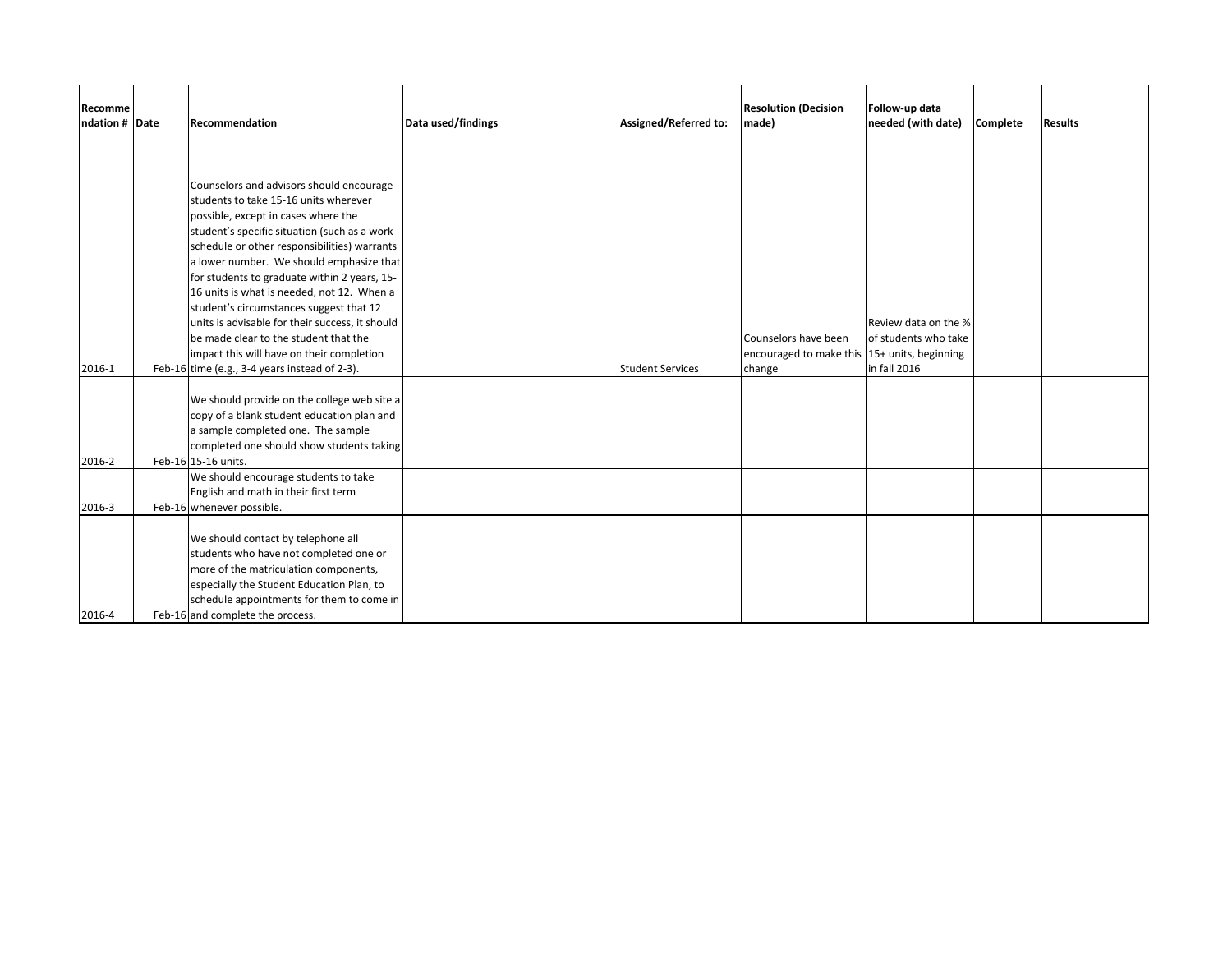| Recomme        |                                                |                    |                       | <b>Resolution (Decision</b> | Follow-up data     |          |                |
|----------------|------------------------------------------------|--------------------|-----------------------|-----------------------------|--------------------|----------|----------------|
| ndation # Date | Recommendation                                 | Data used/findings | Assigned/Referred to: | made)                       | needed (with date) | Complete | <b>Results</b> |
|                |                                                |                    |                       |                             |                    |          |                |
|                |                                                |                    |                       |                             |                    |          |                |
|                | We recommend that the college Web              |                    |                       |                             |                    |          |                |
|                | Content Editor and other staff who             |                    |                       |                             |                    |          |                |
|                | maintain pages on the college web site send    |                    |                       |                             |                    |          |                |
|                | out a notice to the campus prior to major      |                    |                       |                             |                    |          |                |
|                | changes to the site. Some programs create      |                    |                       |                             |                    |          |                |
|                | guides and documents for students and          |                    |                       |                             |                    |          |                |
|                | staff which become outdated when parts of      |                    |                       |                             |                    |          |                |
|                | the site are updated. We also recommend        |                    |                       |                             |                    |          |                |
|                | that the Porterville College web site be       |                    |                       |                             |                    |          |                |
|                | reviewed for consistency and duplication       |                    |                       |                             |                    |          |                |
|                | (as an example, there are some programs        |                    |                       |                             |                    |          |                |
|                | on campus, such as the Learning Center,        |                    |                       |                             |                    |          |                |
|                | which have multiple pages on the web site,     |                    |                       |                             |                    |          |                |
| 2016-5         | Oct-16 maintained by different offices).       |                    |                       |                             |                    |          |                |
|                |                                                |                    |                       |                             |                    |          |                |
|                | We recommend that a small number of            |                    |                       |                             |                    |          |                |
|                | printed copies of the college catalog be       |                    |                       |                             |                    |          |                |
|                | made available for purchase each year in       |                    |                       |                             |                    |          |                |
| 2016-6         | Oct-16 the campus bookstore.                   |                    |                       |                             |                    |          |                |
|                |                                                |                    |                       |                             |                    |          |                |
|                | We recommend that the college consider         |                    |                       |                             |                    |          |                |
|                | making the college catalog into an active      |                    |                       |                             |                    |          |                |
|                | web page, complete with hyperlinks, in         |                    |                       |                             |                    |          |                |
| 2016-7         | Oct-16 addition to just a PDF of the document. |                    |                       |                             |                    |          |                |
|                | We recommend the college find a way to         |                    |                       |                             |                    |          |                |
|                | combine general counseling and career          |                    |                       |                             |                    |          |                |
|                | advising, including the JEC Center, into one   |                    |                       |                             |                    |          |                |
| 2016-8         | Oct-16 physical location.                      |                    |                       |                             |                    |          |                |
|                | We recommend that student services assign      |                    |                       |                             |                    |          |                |
|                | counselors to become experts in certain        |                    |                       |                             |                    |          |                |
|                | groups of majors (such as STEM, health         |                    |                       |                             |                    |          |                |
|                | careers, CTE, liberal arts, etc) and that      |                    |                       |                             |                    |          |                |
|                | students who are in those majors be            |                    |                       |                             |                    |          |                |
|                | assigned to those counselors when              |                    |                       |                             |                    |          |                |
|                | possible, and that these area advising         |                    |                       |                             |                    |          |                |
|                | experts consult with the related divisions on  |                    |                       |                             |                    |          |                |
|                | curriculum and scheduling issues and keep      |                    |                       |                             |                    |          |                |
|                | their fellow advising staff informed of        |                    |                       |                             |                    |          |                |
| 2016-9         | Oct-16 changes.                                |                    |                       |                             |                    |          |                |